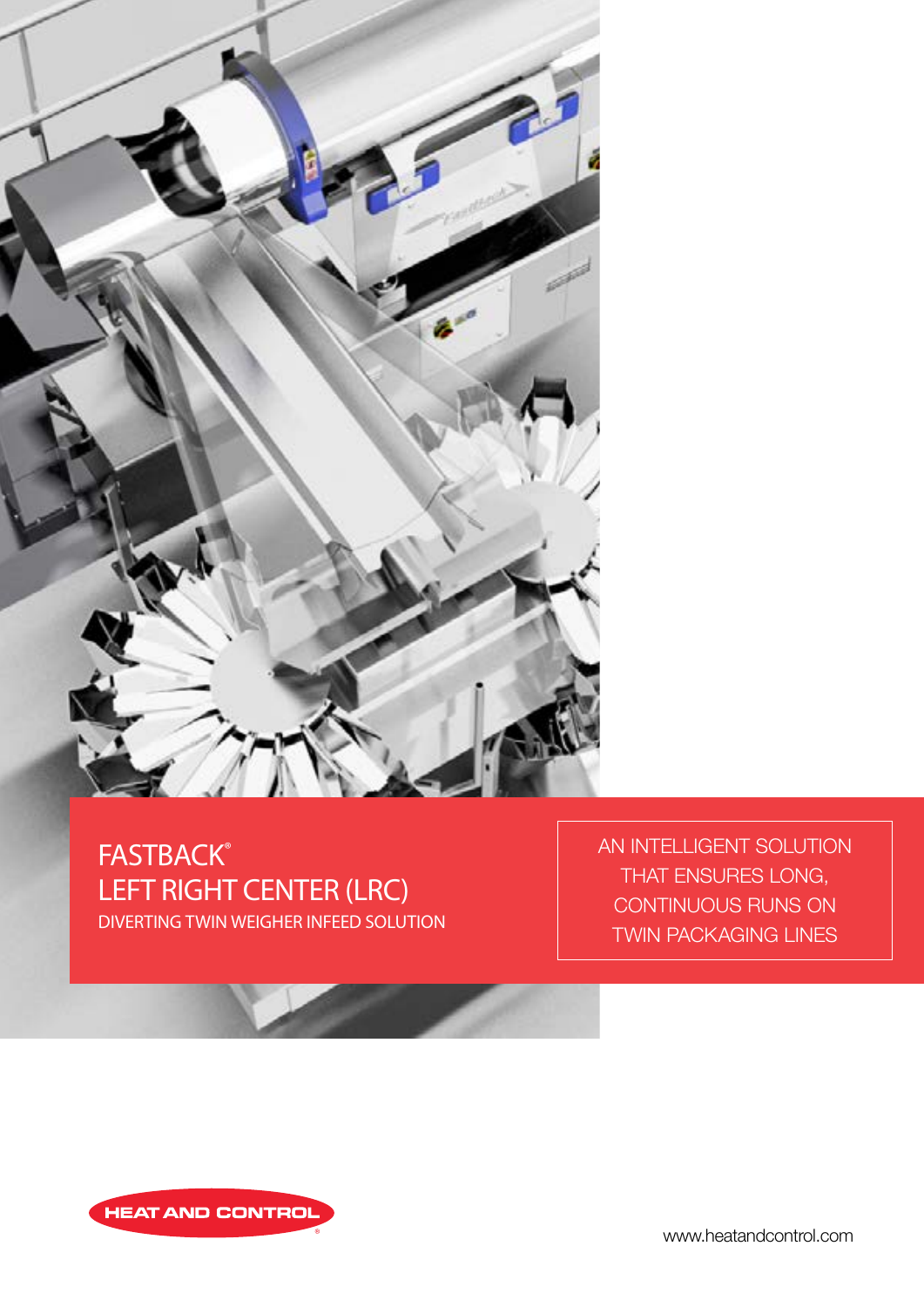# FASTBACK LEFT RIGHT CENTER











# TWO MODES OF OPERATION

Weigher feeder pivots to the left, right, or centre based on call signals from the weigher.

#### • DISCRETE FEEDING

• BIASED FEEDING

Weigher feeder's initial position is determined by weigher and bagmaker setpoints and autoadjusts to bias the product flow to improve weigher performance.

The reduced stack-up height makes equipment easily accessible for sanitation–resulting in increased time for production and a safer work environment for operators. With no diverter to remove and clean, sanitation operations are reduced to a simple wipe-and-go process for a single FastBack weigher feed conveyor. Also, with the reduction of required weigher feeding equipment for traditional twin packaging stack-ups, the return on investment starts immediately.

> The LRC pivoting weigher feeder consistently delivers only the amount demanded to either or both sides of the weigher.

# EFFICIENCY | CONSISTENCY | SAVINGS

#### RESPONSIVE PROPORTIONAL FEED

The patented Revolution Proportional Gate provides a continuous, proportioned product stream with lightningfast responsiveness to varying throughputs.

#### SIMPLIFIED SANITATION

Parts do not need to be removed for cleaning because elevated weigher diverters are not required – simple wipe-and-go sanitation gives back more time for production.

#### BIASED WEIGHER FEEDING

Operators can bias the LRC's feeding at any angle required and constantly finetune its performance with proportional–integral–derivative feedback, allowing manufacturers to simultaneously run small and large bags with confidence.

## BALANCED TWIN WEIGHER FEEDING

## INCREASED PRODUCTION TIME

The combination of patented Revolution Gate distribution, Double-V product stream conditioning, and LRC feeding provides unprecedented bagger runs.

## REDUCED STACKUP HEIGHT

The reduced stackup height made possible with the LRC makes equipment easily accessible for sanitation – resulting in increased time for production and a safer work environment for operators.

Building a viable distribution and packaging system within budget that fits within a defined space and complies with regulatory standards can be challenging. Weigher centre lines (the required minimum distance between two weighers' centres) are often the primary limiting factor when it comes to arranging distribution and packing lines, with each weigher-bagmaker stack-up designated as a position.

One solution manufacturers often employ consists of two concatenated (linked together) bagmakers fed by a 2-in-1 ("twin") weigher, effectively combining two positions into the space of one. However, using a hopper to split product flow is usually imprecise and often results in unbalanced feeding and lost production time. In addition to floor space limitations, ceiling height and operator access requirements are

# TWIN APPROACH: INCREASE PRODUCTION TIME BY COMBINING LRC'S PIVOTING DESIGN WITH PATENTED REVOLUTION® PROPORTIONAL GATE 3.0 AND ISHIDA'S PATENTED BACK-TO-BACK TWIN WEIGHER FEEDERS

other key limitations because twin weigher-bagger stack-ups require more vertical space and makes maintenance access more out of reach.

The LRC is a compact double multihead weigher feed solution designed to provide a precise, consistent product stream to Ishida's patented back-to back 218 twin weigher feeders ensuring long, continuous, high-speed bagmaker runs for increased throughput on twin packaging lines.

Heat and Control®'s patented FastBack Revolution Proportional Gate's advanced and integrated packaging controls, combined with a pivoting weigher-feeder design accurately delivers consistent product streams to the weigher, whether feeding only one side of the weigher or both.